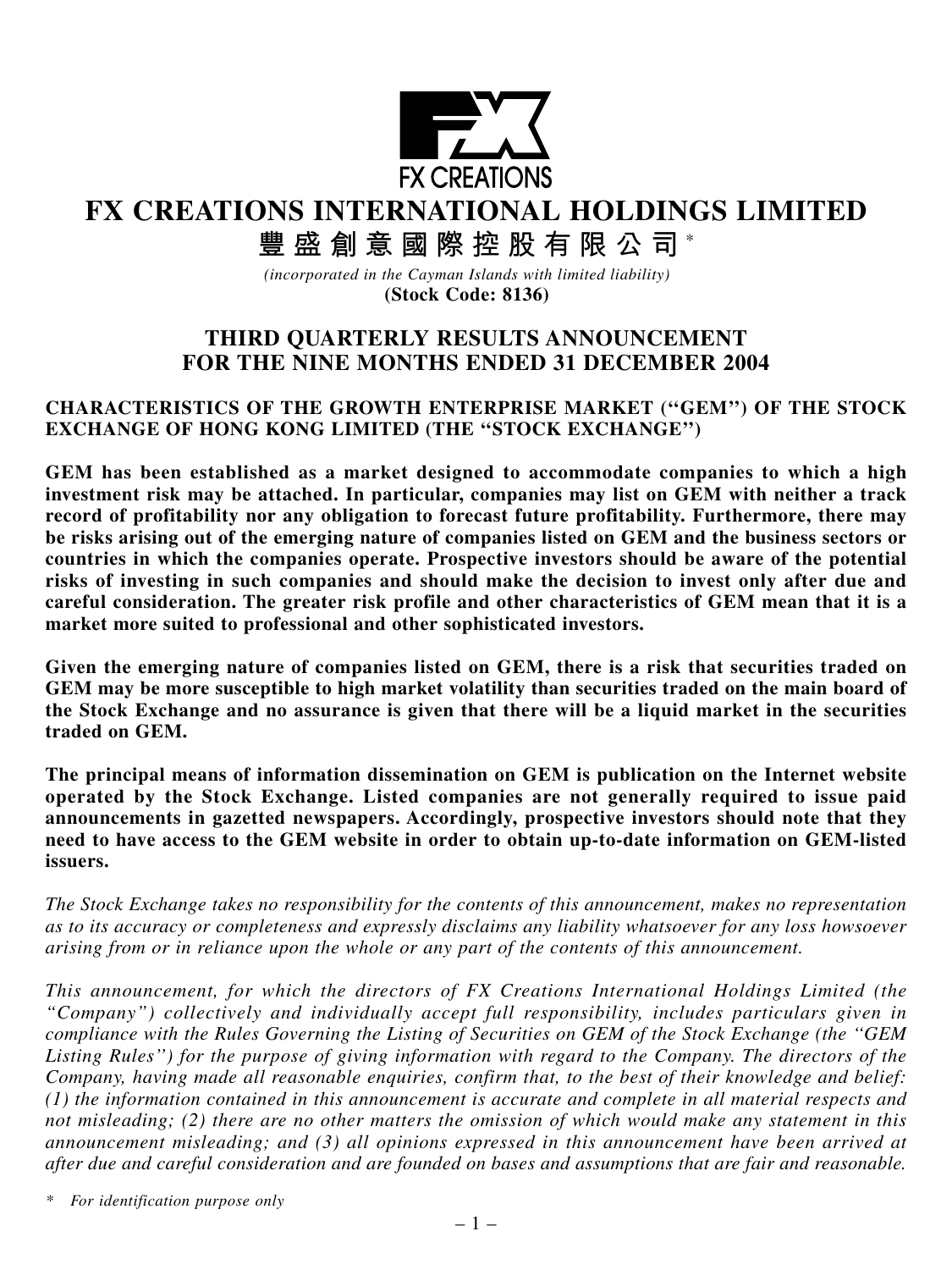## **RESULTS**

The board of directors (the ''Board'') of the Company herein presents the unaudited consolidated results of the Company and its subsidiaries (collectively referred to as the ''Group'') for the three months and nine months ended 31 December 2004 together with the comparative unaudited figures for the corresponding periods in 2003 as follows:

|                                                                                      | <b>Notes</b>   |                              | Nine months ended<br>31 December |                             | Three months ended<br>31 December |  |
|--------------------------------------------------------------------------------------|----------------|------------------------------|----------------------------------|-----------------------------|-----------------------------------|--|
|                                                                                      |                | 2004                         | 2003                             | 2004                        | 2003                              |  |
|                                                                                      |                | <b>HK\$'000</b>              | HK\$'000                         | <b>HK\$'000</b>             | HK\$'000                          |  |
| <b>TURNOVER</b>                                                                      | $\overline{2}$ | 52,875                       | 50,167                           | 18,919                      | 20,933                            |  |
| Cost of goods sold                                                                   |                | (29,982)                     | (27,211)                         | (12, 516)                   | (12, 651)                         |  |
| Gross profit                                                                         |                | 22,893                       | 22,956                           | 6,403                       | 8,282                             |  |
| Other revenue<br>Selling and distribution costs<br>Administrative expenses           |                | 476<br>(16, 577)<br>(11,773) | 16<br>(13,219)<br>(8,195)        | 93<br>(6,175)<br>(4, 468)   | (4,823)<br>(3,045)                |  |
| (LOSS)/PROFIT FROM OPERATING<br><b>ACTIVITIES</b>                                    |                | (4,981)                      | 1,558                            | (4, 147)                    | 414                               |  |
| Finance costs                                                                        |                | (444)                        | (368)                            | (164)                       | (140)                             |  |
| (LOSS)/PROFIT BEFORE TAX                                                             |                | (5, 425)                     | 1,190                            | (4,311)                     | 274                               |  |
| Tax                                                                                  | $\mathfrak{Z}$ | (42)                         | (173)                            | (34)                        | (13)                              |  |
| (LOSS)/PROFIT BEFORE MINORITY<br><b>INTERESTS</b>                                    |                | (5, 467)                     | 1,017                            | (4,345)                     | 261                               |  |
| Minority interest                                                                    |                | (95)                         | 27                               |                             |                                   |  |
| NET (LOSS)/PROFIT FROM ORDINARY<br><b>ACTIVITIES ATTRIBUTABLE</b><br>TO SHAREHOLDERS |                | (5, 562)                     | 1,044                            | (4, 345)                    | 261                               |  |
| <b>DIVIDEND</b>                                                                      | $\sqrt{2}$     |                              |                                  |                             |                                   |  |
| (LOSSES)/EARNINGS PER SHARE                                                          | $\overline{4}$ |                              |                                  |                             |                                   |  |
| <b>Basic</b>                                                                         |                | $HK(1.39)$ cent              |                                  | HK0.26 cent $HK(1.09)$ cent | HK0.07 cent                       |  |
| Diluted                                                                              |                | N/A                          | N/A                              | N/A                         | N/A                               |  |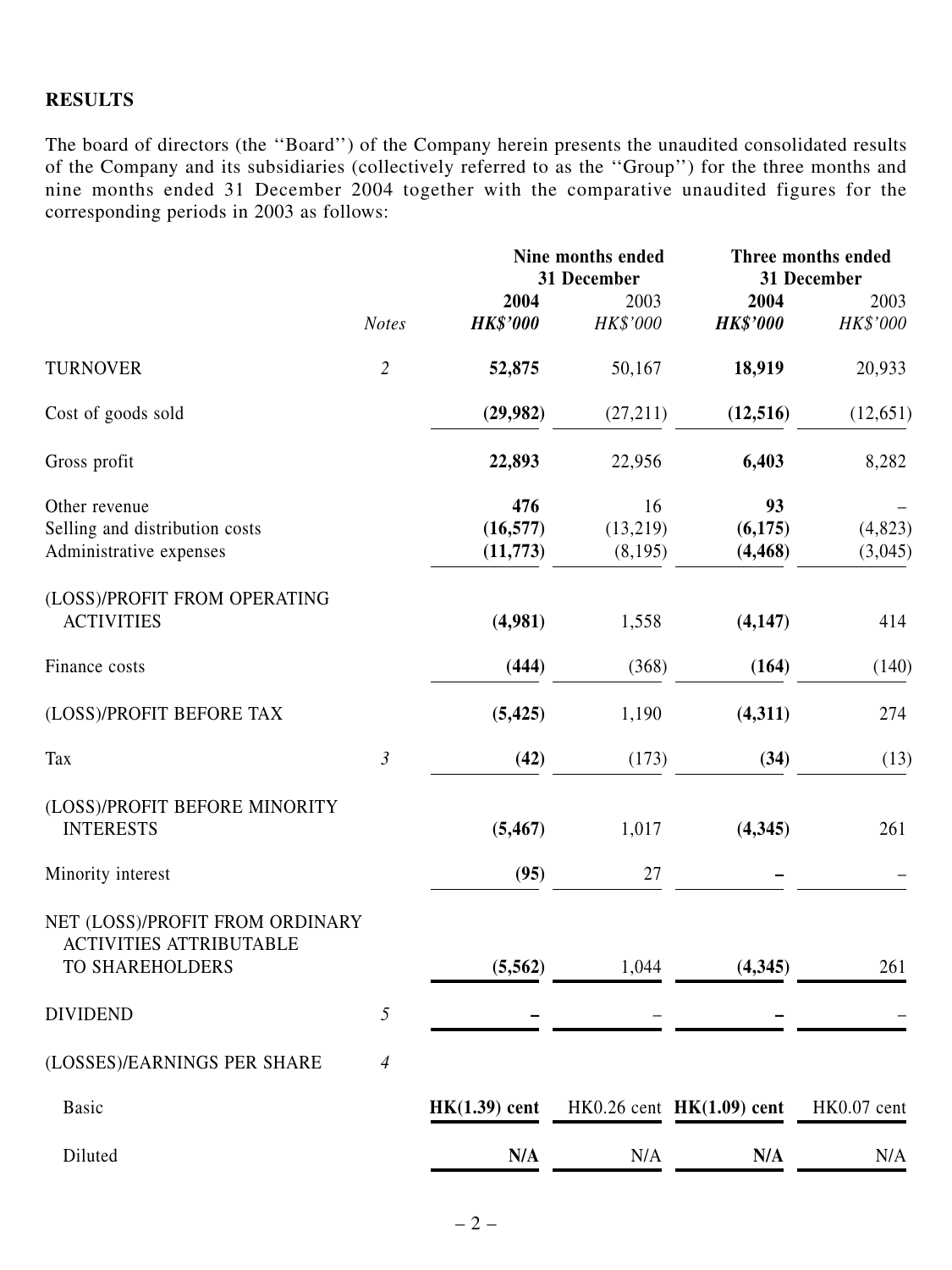#### *Notes:*

### **1. BASIS OF PRESENTATION**

The unaudited consolidated results have been prepared under the historical cost convention and in accordance with accounting principles generally accepted in Hong Kong and comply with accounting standards issued by the Hong Kong Institute of Certified Public Accountants. The accounting policies adopted are consistent with those set out in the annual financial statements for the year ended 31 March 2004.

All significant transactions and balances within the Group have been eliminated on consolidation.

### **2. TURNOVER**

Turnover represents the aggregate of the net invoiced value of goods sold, after allowances for returns and trade discounts.

|                 | Nine months ended<br>31 December |                 | Three months ended<br>31 December |  |
|-----------------|----------------------------------|-----------------|-----------------------------------|--|
| 2004            | 2003                             | 2004            | 2003                              |  |
| <b>HK\$'000</b> | HK\$'000                         | <b>HK\$'000</b> | HK\$'000                          |  |
|                 |                                  |                 |                                   |  |
| 32,358          | 25,749                           | 12,500          | 8,867                             |  |
| 20,517          | 24,418                           | 6,419           | 12,066                            |  |
| 52,875          | 50,167                           | 18,919          | 20,933                            |  |
|                 |                                  |                 |                                   |  |

### **3. TAX**

Hong Kong Profits Tax for the three months and nine months ended 31 December 2004 has been provided at the rate of 17.5% (three months and nine months ended 31 December 2003: 17.5%) on the estimated assessable profits arising in Hong Kong during the periods. Taxes on profit assessable in other jurisdictions have been calculated at the rates of tax prevailing in the places in which the Group operates, based on existing legislation, interpretation and practices in respect thereof.

#### **4. (LOSSES)/EARNINGS PER SHARE**

The calculation of basic (losses)/earnings per share for the three months and nine months ended 31 December 2004 is based on the unaudited net loss from ordinary activities attributable to shareholders for the three months and nine months ended 31 December 2004 of approximately HK\$4,345,000 and HK\$5,562,000 respectively (unaudited net profit from ordinary activities attributable to shareholders for the three months and nine months ended 31 December 2003: HK\$261,000 and HK\$1,044,000 respectively) and on 400,000,000 shares in issue during the three months and nine months ended 31 December 2004 (three months and nine months ended 31 December 2003: 400,000,000 shares).

Diluted (losses)/earnings per share for the three months and nine months ended 31 December 2003 and 2004 have not been disclosed as no diluting events existed during those periods.

#### **5. DIVIDEND**

The Board does not recommend the payment of an interim dividend for the three months and nine months ended 31 December 2004 (three months and nine months ended 31 December 2003: Nil).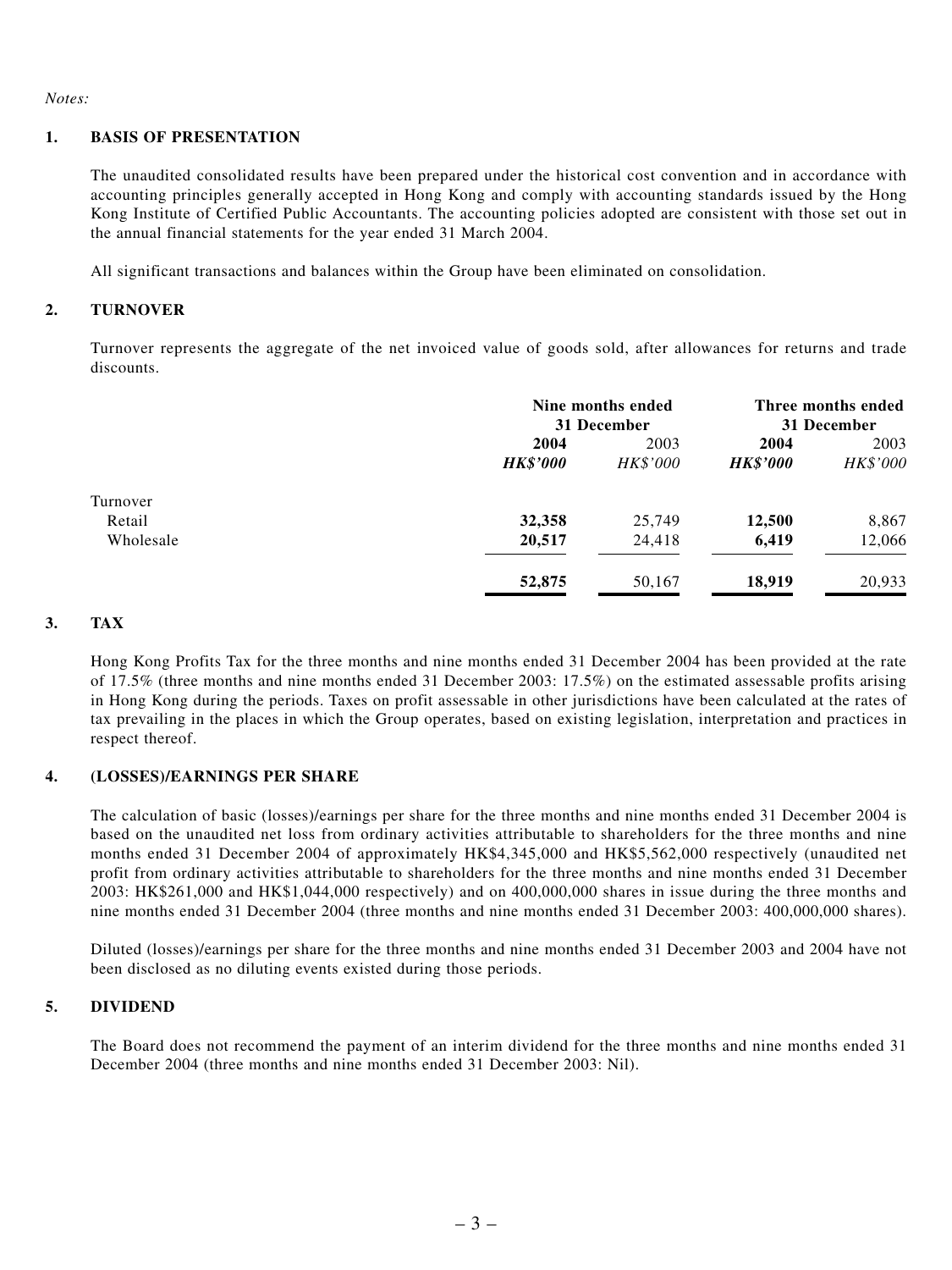#### **6. RESERVES**

|                           | <b>Share</b><br>premium<br>HK\$'000 | <b>Retained</b><br>earnings<br>HK\$'000 | <b>Total</b><br><b>HK\$'000</b> |
|---------------------------|-------------------------------------|-----------------------------------------|---------------------------------|
| At 1 April 2003           | 13,703                              | 3,398                                   | 17,101                          |
| Net profit for the period |                                     | 783                                     | 783                             |
| At 30 September 2003      | 13,703                              | 4,181                                   | 17,884                          |
| Net profit for the period |                                     | 261                                     | 261                             |
| At 31 December 2003       | 13,703                              | 4,442                                   | 18,145                          |
| At 1 April 2004           | 13,703                              | 4,149                                   | 17,852                          |
| Net loss for the period   |                                     | (1,217)                                 | (1,217)                         |
| At 30 September 2004      | 13,703                              | 2,932                                   | 16,635                          |
| Net loss for the period   |                                     | (4, 345)                                | (4, 345)                        |
| At 31 December 2004       | 13,703                              | (1, 413)                                | 12,290                          |

### **FINANCIAL REVIEW**

During the nine months ended 31 December 2004, the Group recorded a turnover of approximately HK\$52.9 million (nine months ended 31 December 2003: approximately HK\$50.2 million), an increase of approximately 5% as compared to the corresponding period in previous year. The turnover for the nine months ended 31 December 2004 comprised retail sales and wholesale sales which accounted for approximately 61% and 39% (nine months ended 31 December 2003: approximately 51% and 49%) of the total turnover respectively.

During the nine months ended 31 December 2004, the Group recorded an increase in retail sales by approximately 26%, but a decrease in wholesale sales by approximately 16% compared to the corresponding period in previous year. The Group also recorded an increase in retail sales of approximately 41% in the three months ended 31 December 2004 from the corresponding period in previous year and a decrease of wholesale sales of approximately 47% in the same periods. The increase in retail sales was mainly attributed to the Group having more retail outlets as compared to the corresponding periods in previous years. The decrease in wholesale sales was due to lower orders from existing customers.

The gross profit margin decreased to approximately 43% from approximately 46% in the corresponding period in previous year. The decrease was mainly attributable to intense competition in the retail and wholesale sectors which resulted in lower gross profit margin.

The net loss attributable to shareholders for the nine months ended 31 December 2004 amounted to approximately HK\$5.6 million (nine months ended 31 December 2003: net profit of approximately HK\$1 million). The decrease was attributable to the decrease in gross profit margin and increase in the selling and distribution costs and administrative expenses. Selling and distribution costs increased by approximately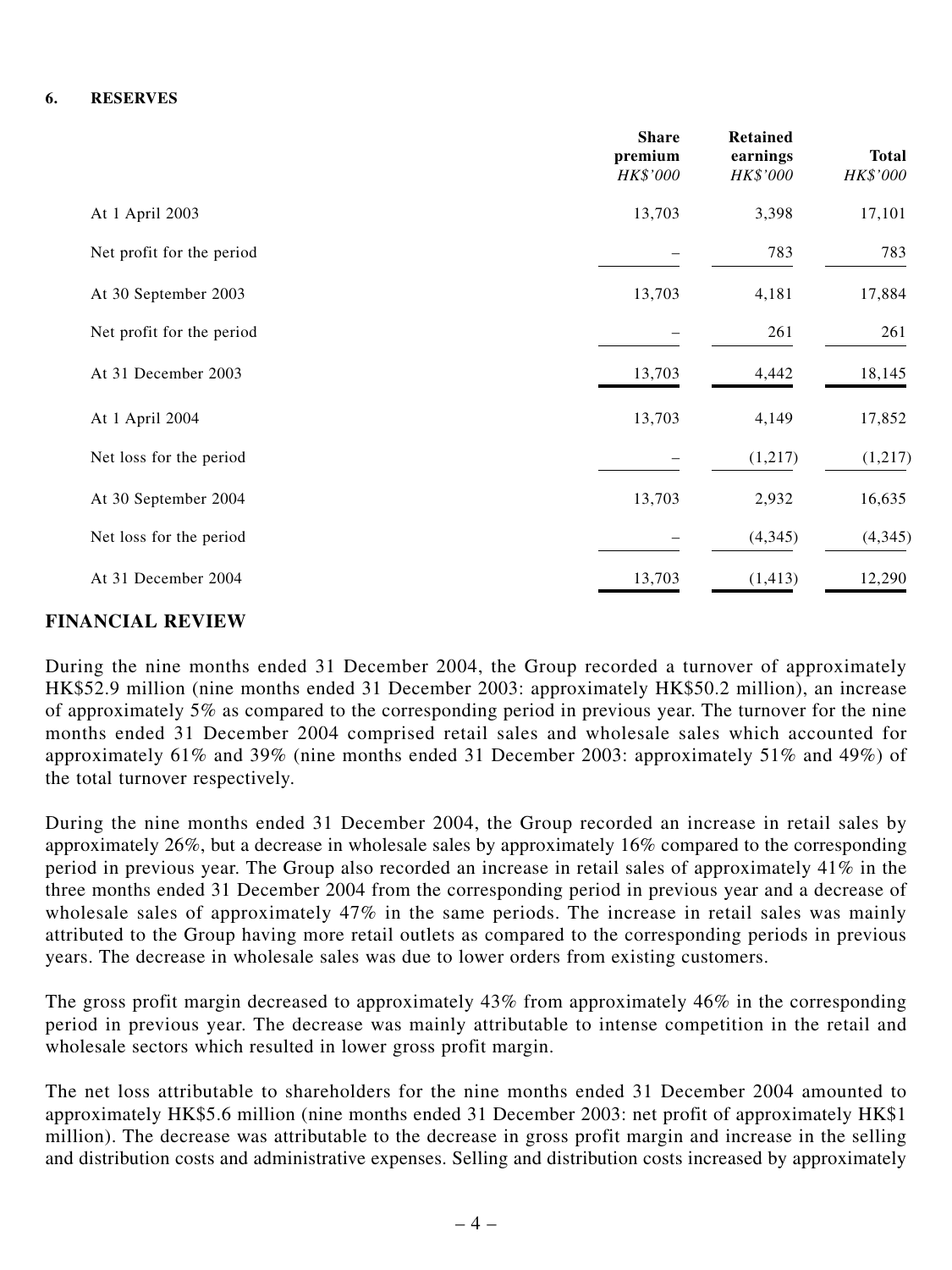25% from corresponding period in previous year due mainly to the increase in rental as the Group has more retail shops, advertising expenses and sales staff's salaries and commissions due to increase in manpower. Administrative expenses increased by approximately 44% from corresponding period in previous year due mainly to the increase in depreciation costs for additional fixed assets and loss on disposal of fixed assets during the three months ended 31 December 2004.

## **BUSINESS REVIEW AND PROSPECTS**

## **General**

The Group is principally engaged in retail sales and wholesales of bags and accessories under its FX CREATIONS brandname. The bags sold by the Group consist principally of business bags, sports bags, backpacks, handbags and wallets. The accessories sold by the Group include belts, watches, spectacles and umbrellas. Other brandnames of the Group include **USU**, **Annvu** and **Astro Boy**.

The Group also sells its products to agents and distributors for distribution and resale in the People's Republic of China, Taiwan, Singapore, Malaysia, Indonesia, Thailand, Australia, New Zealand, Korea, Japan and Europe markets.

### **Business Review**

During the three months ended 31 December 2004, the Group has four new retail outlets, two in Hong Kong and two in Taiwan.

The Group continued to identify potential new agents in new areas but none was identified in the three months ended 31 December 2004.

During the three months ended 31 December 2004, the Group recorded an increase in turnover which has not increased in line with the increase in the various operating expenses and as a result of that, net losses were recorded. The Group will implement various costs control measures in order to achieve a profitable business.

The Group continued to conduct various advertising campaigns such as bill boards, brochures and road shows to promote the Group's profile and the FX CREATIONS members club.

### **Prospects**

The Group is optimistic of the prospects of its business and will continue to capture the spending from the increased number of tourists in Hong Kong by broadening its product base in introducing more new innovative designs and products with various promotion strategies, and at the meantime, implement various costs control measures.

### **DIRECTORS' INTERESTS IN SHARES**

As at 31 December 2004, the interests and short positions of the directors of the Company in the shares, underlying shares and debentures of the Company or any of its associated corporations (within the meaning of Part XV of the Securities and Futures Ordinance (Cap. 571, Laws of Hong Kong) ("SFO"))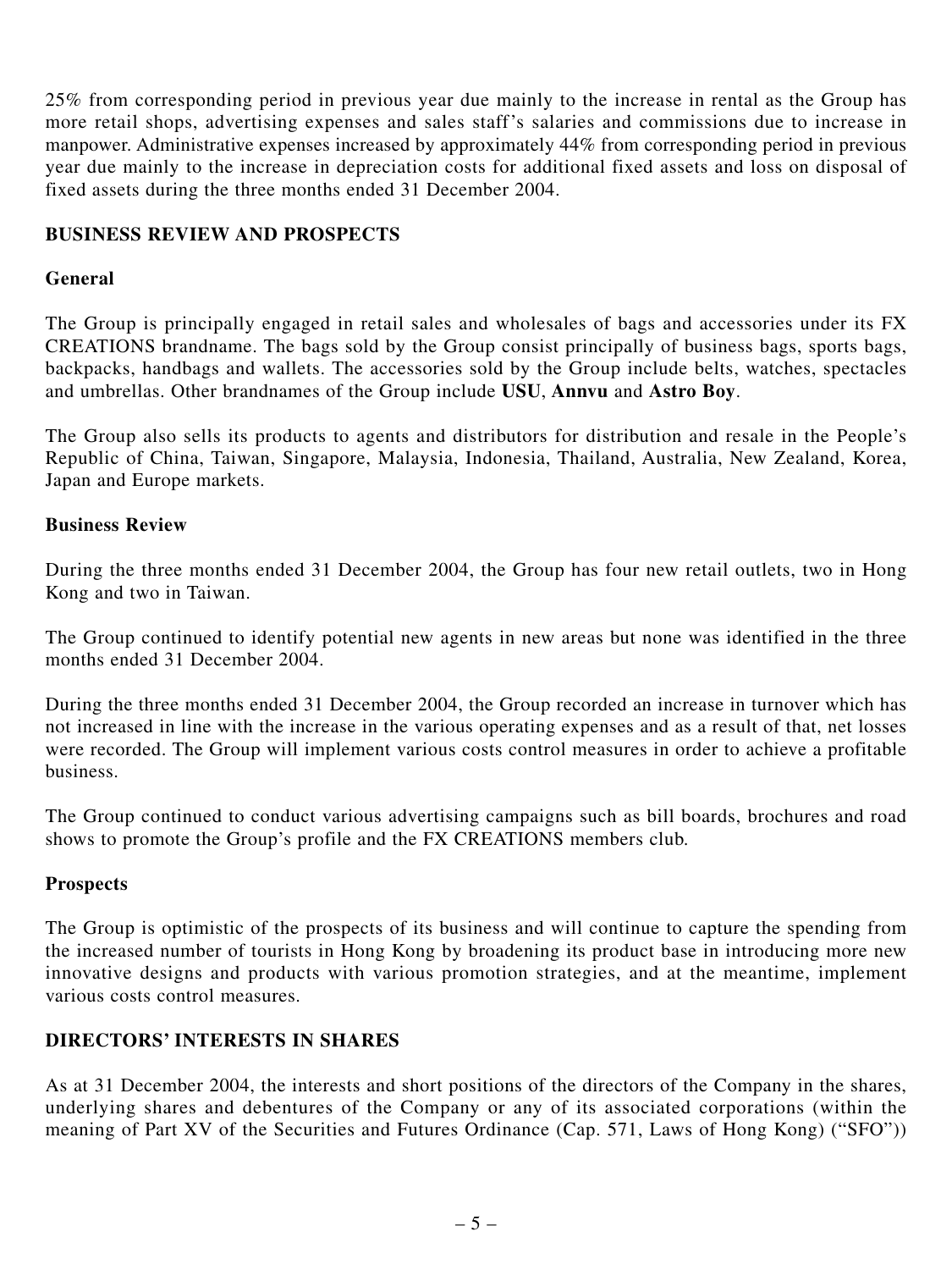which were required to be notified to the Company and the Stock Exchange pursuant to Divisions 7 and 8 of Part XV of the SFO (including interests or short positions which they were taken or deemed to have under such provisions of the SFO) or as recorded in the register required to be kept by the Company under Section 352 of the SFO or otherwise notified to the Company and the Stock Exchange pursuant to the required standard of dealings by directors as referred to in Rule 5.46 of the GEM Listing Rules, were as follows:

|                      |             | <b>Type of interest</b> | <b>Number of issued</b><br>ordinary shares held |
|----------------------|-------------|-------------------------|-------------------------------------------------|
| Mr. Ng Pak To, Petto | <i>Note</i> | Corporate               | 280,000,000                                     |

*Note:* These shares represent a 70% equity interest in the Company and are held by Wise New Management Limited ("WNML"). The issued share capital of WNML is beneficially owned by Cashtram Associates Limited as to 45%, FX Creations (Holding) Inc. as to 30% and Forge Smart Investments Limited as to 25%. The issued share capital of Cashtram Associates Limited is owned as to 40%, 30%, 20% and 10% by Mr. Ng Pak To, Petto, Mr. Ho Kai Chung, David, Madam Ho Pui Lai and Mr. Tan Yu, Wally, respectively. Madam Ho Pui Lai is the wife of Mr. Ng Pak To, Petto. The issued share capital of FX Creations (Holding) Inc. is wholly owned by Mr. Wong Wai Shan. The issued share capital of Forge Smart Investments Limited is wholly owned by Mr. Ng Pak To, Petto.

Save as disclosed above, as at 31 December 2004, none of the directors had any other interests or short positions in any shares, underlying shares or debentures of the Company or any of its associated corporation (within the meaning of Part XV of the SFO) which were required to be notified to the Company and the Stock Exchange pursuant to Divisions 7 and 8 of Part XV of the SFO (including interests or short positions which they were taken or deemed to have under such provisions of the SFO), or which were required to be recorded in the register kept by the Company under Section 352 of the SFO or otherwise notified to the Company and the Stock Exchange pursuant to Rule 5.46 of the GEM Listing Rules.

### **SUBSTANTIAL SHAREHOLDERS' INTERESTS IN SHARES**

As at 31 December 2004, other than the interests of certain directors as disclosed under the section headed "Directors' interests in shares" above, the interests and short positions of persons in the shares and underlying shares of the Company which would fall to be disclosed to the Company under the provisions of Divisions 2 and 3 of Part XV of the SFO or, who is, directly or indirectly, interested in 10% or more of the nominal value of any class of share capital carrying rights to vote in all circumstances at general meetings of any other members of the Group, or substantial shareholders as recorded in the register of substantial shareholder required to be kept by the Company under Section 336 of the SFO were as follow:

|                                    |             | Number of<br>shares held | Percentage<br>of holding |
|------------------------------------|-------------|--------------------------|--------------------------|
| <b>WNML</b>                        | <i>Note</i> | 280,000,000              | 70%                      |
| <b>Cashtram Associates Limited</b> | <b>Note</b> | 280,000,000              | 70%                      |

*Note:* The details are disclosed under the section headed "Directors' interests in shares" above.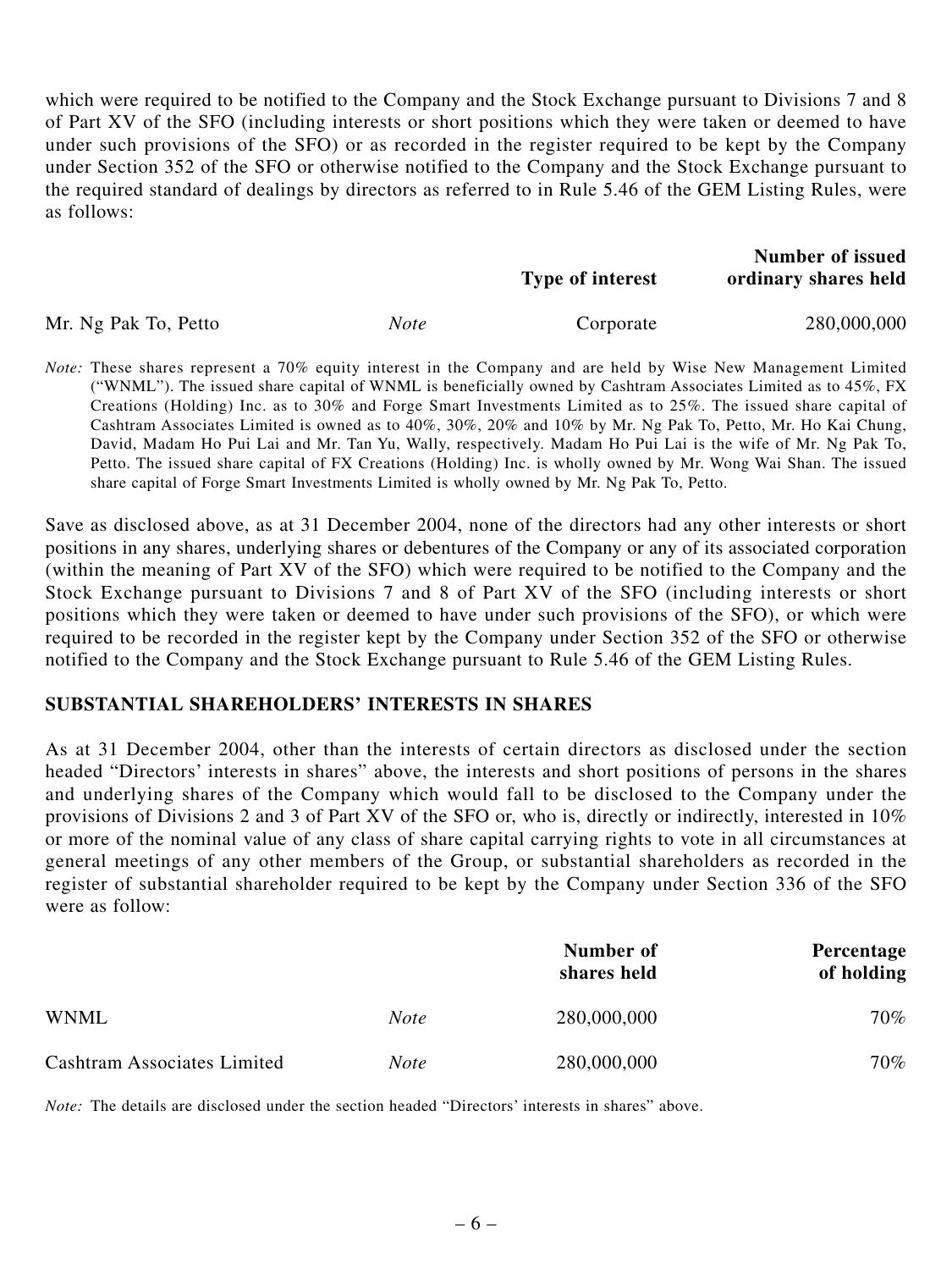Save as disclosed above, as at 31 December 2004, the directors of the Company were not aware of any other person (other than the directors of the Company) who had an interest or short position in the shares or underlying shares of the Company which would fall to be disclosed to the Company under the provisions of Divisions 2 and 3 of Part XV of the SFO or, who is, directly or indirectly, interested in 10% or more of the nominal value of any class of share capital carrying rights to vote in all circumstances at general meetings of any other members of the Group, or any other substantial shareholders whose interests or short positions were recorded in the register required to be kept by the Company under Section 336 of the SFO.

## **SHARE OPTION SCHEME**

The Company operates a share option scheme (the ''Scheme'') for the purpose of recognising significant contributions of specified participants including the employees of the Group to the growth of the Group, by rewarding them with opportunities to obtain an ownership interest in the Company and to further motivate and give an incentive to these persons to continue to contribute to the Group's long term success and prosperity. The Scheme became effective on 21 May 2002 and, unless otherwise cancelled or amended, will remain in force for ten years from that date.

As at 31 December 2004, no share options have been granted under the Scheme.

## **DIRECTORS' RIGHTS TO ACQUIRE SHARES OR SECURITIES**

Apart from as disclosed under the heading "Directors' interests in shares" above, at no time since the incorporation of the Company were rights to acquire benefits by means of the acquisition of shares in or debentures of the Company or of any other body corporate granted to any directors or their respective spouse or children under 18 years of age, or were any such rights exercised by them; or was the Company, its holding company or any of its subsidiaries a party to any arrangements to enable the directors, their respective spouse or children under 18 years of age to acquire such rights in the Company or any other body corporate.

## **PURCHASE, REDEMPTION OR SALES OF THE LISTED SECURITIES OF THE COMPANY**

Since the listing of the Company's shares on GEM on 21 May 2002, neither the Company, nor any of its subsidiaries has purchased, redeemed or sold any of the Company's listed shares.

## **COMPETING INTERESTS**

As at 31 December 2004, none of the directors, the management shareholders of the Company and their respective associates (as defined in the GEM Listing Rules) had any interest in a business which causes or may cause a significant competition with the business of the Group and any other conflicts of interest which any such person has or may have with the Group.

## **INTEREST OF SPONSOR**

As at 31 December 2004, Kingston Corporate Finance Limited (the ''Sponsor''), its directors, employees or associates did not have any interest in the securities of the Company or of any members of the Group, or have any right to subscribe for or to nominate persons to subscribe for the securities of the Company or of any members of the Group.